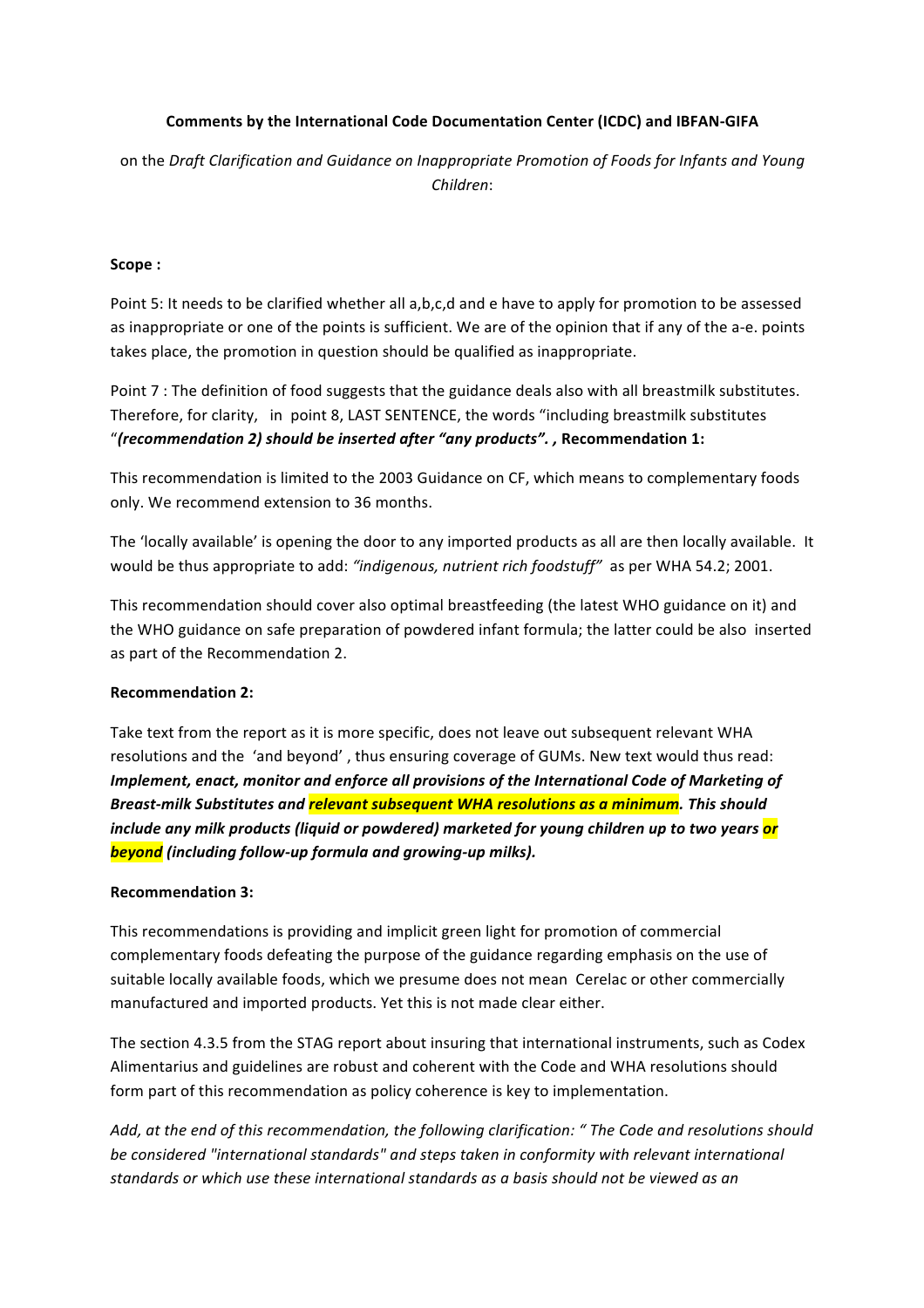*unnecessary* obstacle to international trade. Member states may introduce stronger laws if they are *able to show that international standards are ineffective or inappropriate for the fulfilment of the legitimate objectives pursued by the national measure."* 

*This* statement is important trade as arguments are always used by industry linked groups to prevent *countries from implementing laws which are stronger than the International Code which industry attempts to reduce to its lowest common denominator, i.e. infant formula only.* 

WHO strives to put in place human rights based approaches thus reference to the CRC General **Comment No. 16 - STATE OBLIGATIONS REGARDING THE IMPACT OF THE BUSINESS SECTOR ON** *CHILDREN'S RIGHTS would be useful to emphasize in this recommendation..* 

## **Recommendation 4:**

Under 'Specifically, messages and labels **should'**, first bullet: add after 'importance' the word 'early' followed by the rest of the sentence.

Furthermore, the labels in case of powdered infant formula (PIF) should carry and explicit warning that these products are not sterile and in the instructions on preparations follow WHO Guidance on safe preparation of PIF.

Under 'Messaging and labeling **should not'**, third bullet: Add after 'commercial products are' the wording "convenient, nutritious or inherently superior " followed by the rest of the sentence.

We are also concerned that the  $4<sup>th</sup>$  bullet in this section is only referring to to the promotion of 'feeding bottles'. The International Code covers 'bottles and teats, which also means any other product, such as dummies, intended for sucking by infant.

## **Recommendation 5:**

Regarding cross-promotion, we propose that the second bullet should also contain the following text: *Companies should be prohibited from promoting breastfeeding or participating in other health campaigns as it allows them use such programmes for public relations purposes and be seen as health partners, giving rise to conflicts of interest for public interest actors, resulting in undue influence*, *in particular in policy-making arena.* 

## **Recommendation 6:**

We propose WHO adds in the first sentence "and to fund or conduct programmes involving infant and young child feeding as per the WHA resolution 58.32[2005] which emphasize the need to avoid conflicts of interest".

**Recommendation 7:** This recommendation does not cover any promotional activities carried out via internet, social media and other electronic or virtual means.

## **Additional Comments:**